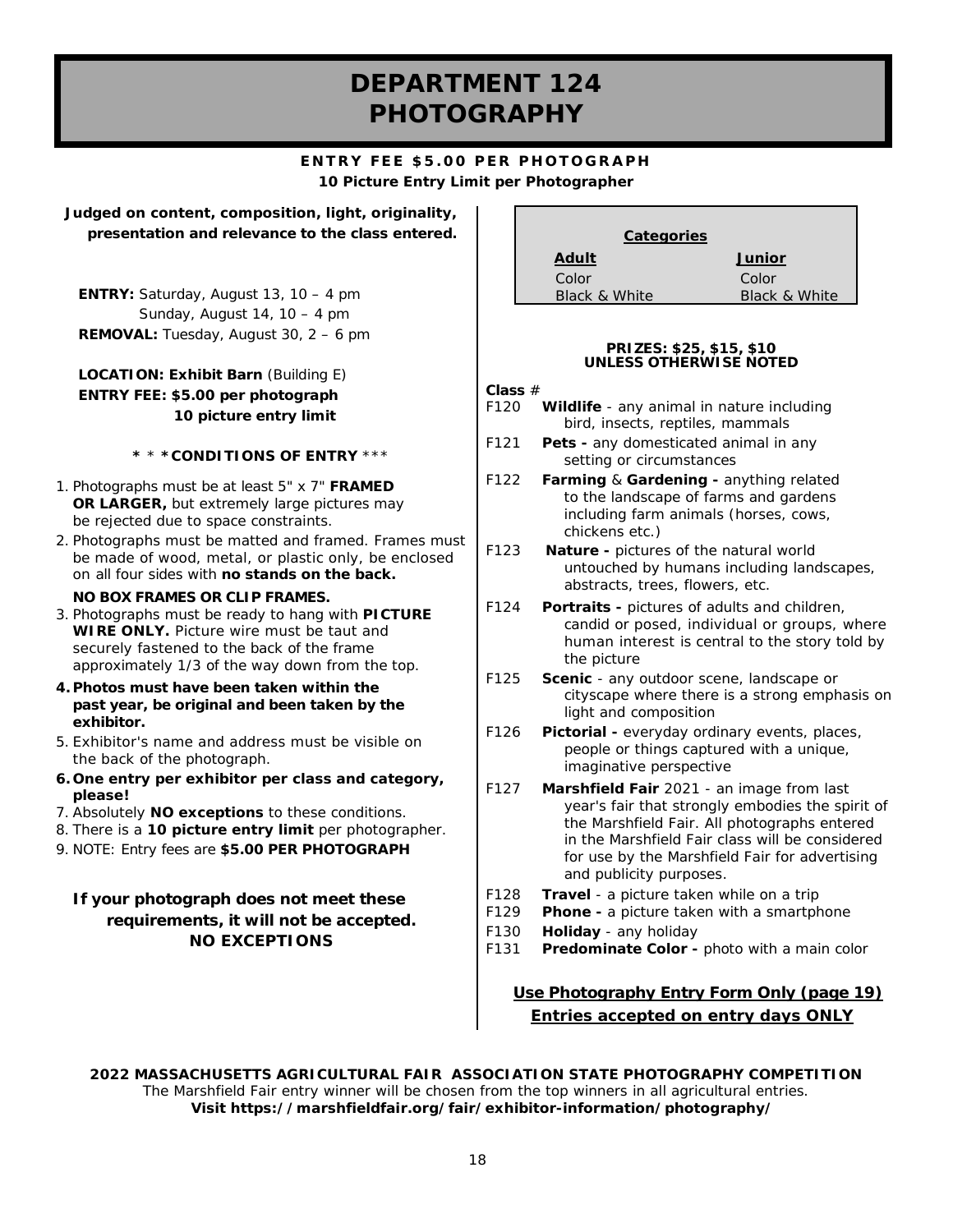# *2022 MAFA State Photography Competition*

The Massachusetts Agricultural Fair Association (MAFA) is hosting a statewide photography contest this year. The first-place winner from each member Fair will be judged at the Annual MAFA convention this November. The winning photographs will be featured in one or more MAFA and Massachusetts Department of Agricultural Resources (MDAR) publications. The winning photographers will receive special recognition and passes to many Massachusetts Fairs.

### **Contest Rules and Regulations**

- The photograph must be exhibited in a MAFA member's 2022 Fair by a non-professional adult and/or youth exhibitor.
- The subject of the photograph must be agricultural in nature and/or depicting the agricultural aspects of a Massachusetts Fair.
- The photograph must be exhibited and judged to be the best overall photograph that meets the subject criteria for this contest at the originating member Fair.
- Though photographs may be exhibited at the Fair in a certain size, frame, etc., only an 8 x 10 inch unmatted and unframed photograph will be judged at the convention. Therefore, winning photographers may need to resize and/or de-frame and de-matt the original exhibited piece before it is submitted to MAFA.
- The winning photograph will reproduce with the best quality if it is taken with a minimum of 300 dpi, but this is not a requirement for submission.
- MAFA and MDAR have the right to use the winning photograph in publications promoting agriculture in the state of Massachusetts.